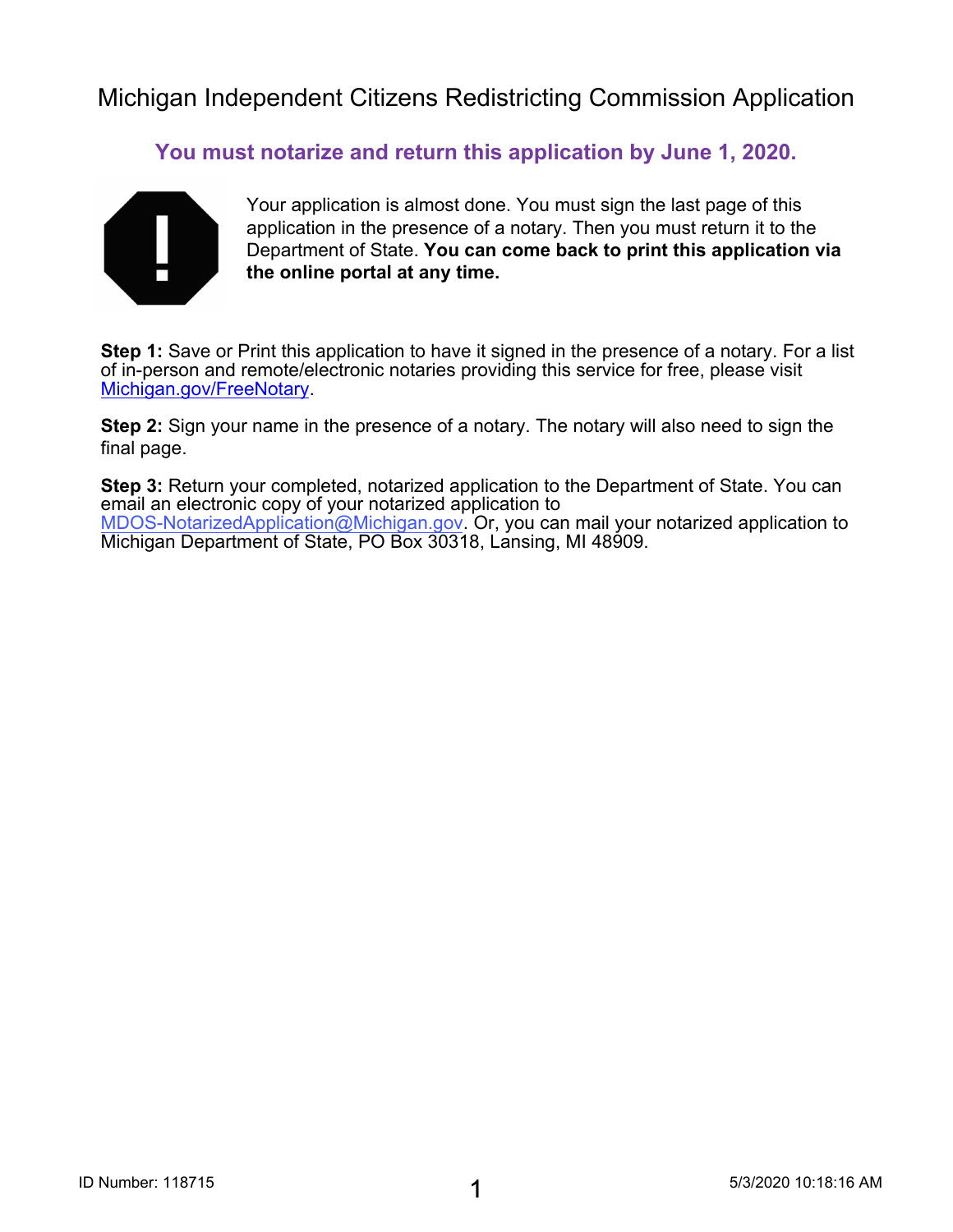#### **Voter registration** Are you currently registered, or will you be registered by August 15, 2020? **You are not eligible to serve on the Commission if you answer "Yes" to any of the following:** (1)I am now, or have been at any time since August 15, 2014, (a)A declared candidate for partisan election office in federal, state, or local office. (b)An elected official to partisan federal, state, or local office. (c)An officer or member of the governing body of a national, state, or local political party. (d)A paid consultant or employee of a federal, state, or local elected official or political candidate, campaign, or political action committee. (e)An employee of the legislature. (f)A lobbyist agent registered with the Michigan Bureau of Elections. (g)An employee of a lobbyist registered with the Michigan Bureau of Elections. (h)An unclassified state employee pursuant to Article XI, Section 5 of the Michigan Constitution *Note: If you are an employee of courts of record, employee of the state institutions of higher education, or person in the armed forces of the state, you are still eligible to serve on the Commission. You should answer "No" to this prompt.* (2)I am a parent, stepparent, child, stepchild, or spouse of a person to whom sections (a) through (h), above, would apply. (3)I am disqualified for appointed or elected office in Michigan. **YES NO NO NO NO NO NO NO NO NO NO**

### **How this application will be used**

I understand that if randomly selected as one of 200 semi-finalists, the contents of this application (except my street address, email, and phone number) will be made available to the public. **YES, I Understand**

I understand that while this application is a public document, my email and phone number will be kept confidential to the extent authorized by law. **YES, I Understand**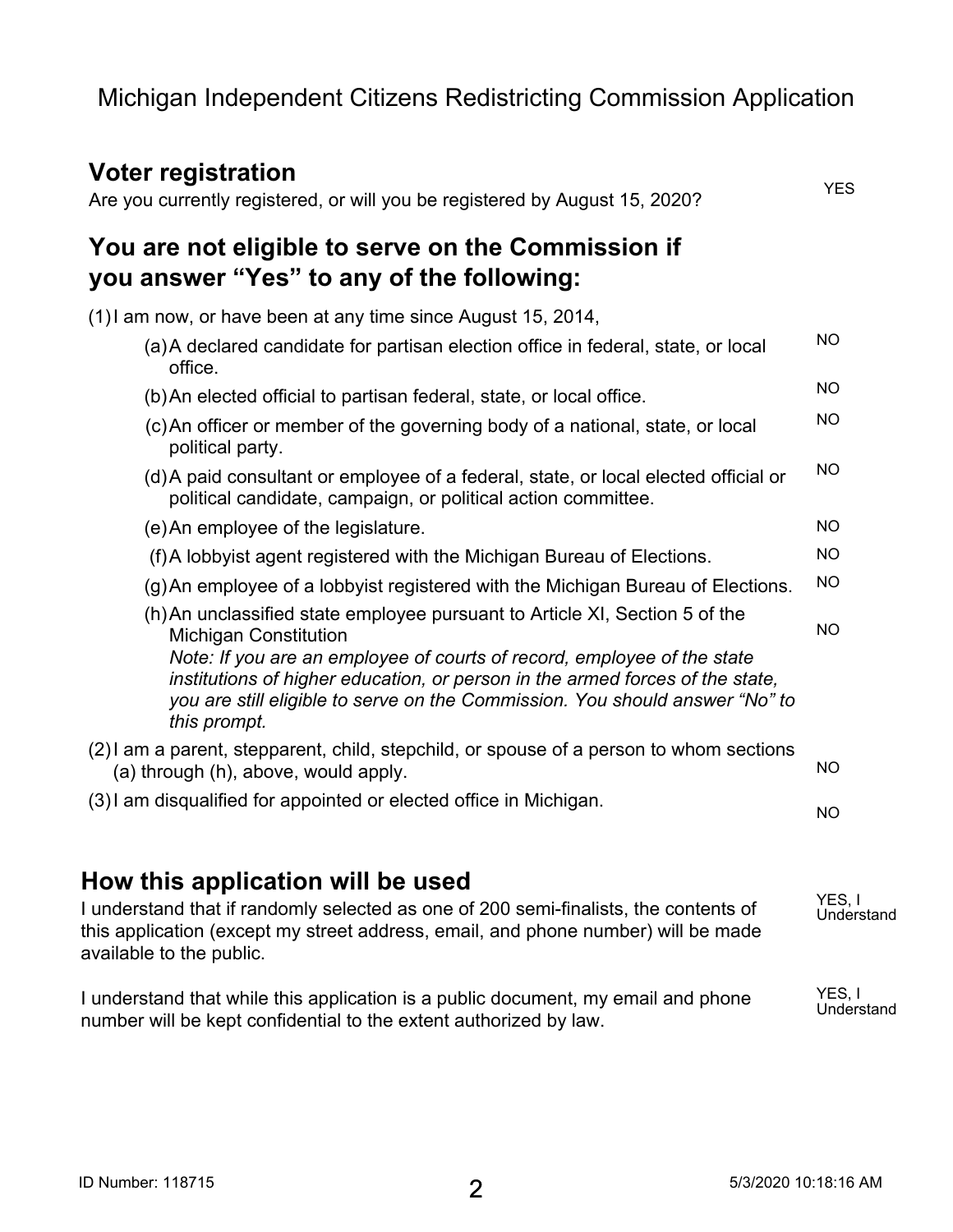### **Indicate whether you agree to the following conditions if you're appointed to the Commission:**

(a)If selected to serve on the Commission, you will be not be eligible to hold a partisan elective office at the state, county, city, village, or township level in Michigan for five (5) years. Do you understand that by serving on the Commission you are ineligible to hold these elected offices for five (5) years after you are selected to the Commission? (b)Serving on the Commission will require a time commitment of more than one year, including periods of both part-time and full-time work (approximately 10 – 40+ hours per week). The Commission must conduct open meetings. Most commissioners (at least 9 of 13) must be present at each meeting. Are you able to dedicate the necessary time to fulfill your duties as commissioner in addition to your other personal and work obligations? *Note: Like jury duty, your employer cannot fire you for serving on this commission.* (c) Each commissioner will receive compensation. The amount is set by law at approximately \$40,000. With this financial expectation in mind, will you be able to serve on the Commission? (d)Being a commissioner also requires travel to at least 15 public hearings across Michigan. With travel expectations in mind, will you be able to serve on the Commission? (e)The Michigan Constitution states, "Each commissioner shall perform his or her duties in a manner that is impartial and reinforces public confidence in the integrity of the redistricting process." If selected, are you able to conduct yourself accordingly? (f) The Constitution specifies redistricting maps adopted by the Commission must receive a majority vote, and support from at least two commissioners of each political party affiliation (Democratic, Republican, and unaffiliated). If selected, do you believe you will be able to collaborate with fellow commissioners to reach consensus? **YES YES YES YES YES YES**

# **Political Affiliation**

**I affiliate with the Republican Party.**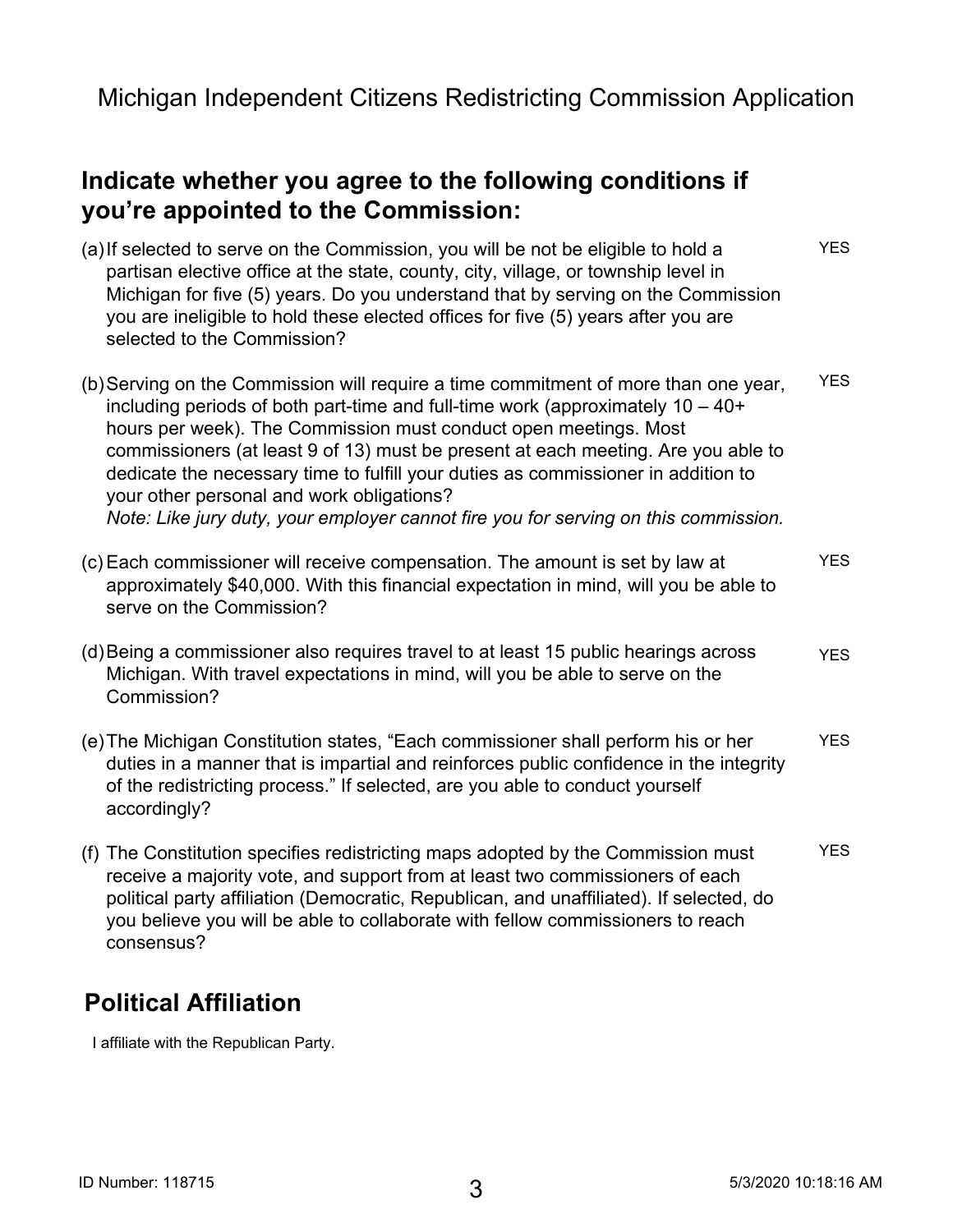## **Applicant Information**

**Name**

**Erin Wagner**

#### **Date of Birth (MM/YYYY)**

**04/1966**

#### **Sex**

**Female**

### **Residential Address**

**Charlotte MI 48813**

### **Mailing Address (if applicable)**

**Contact Information**

#### **Race White**

**Hispanic, Latino, or Spanish origin? NO**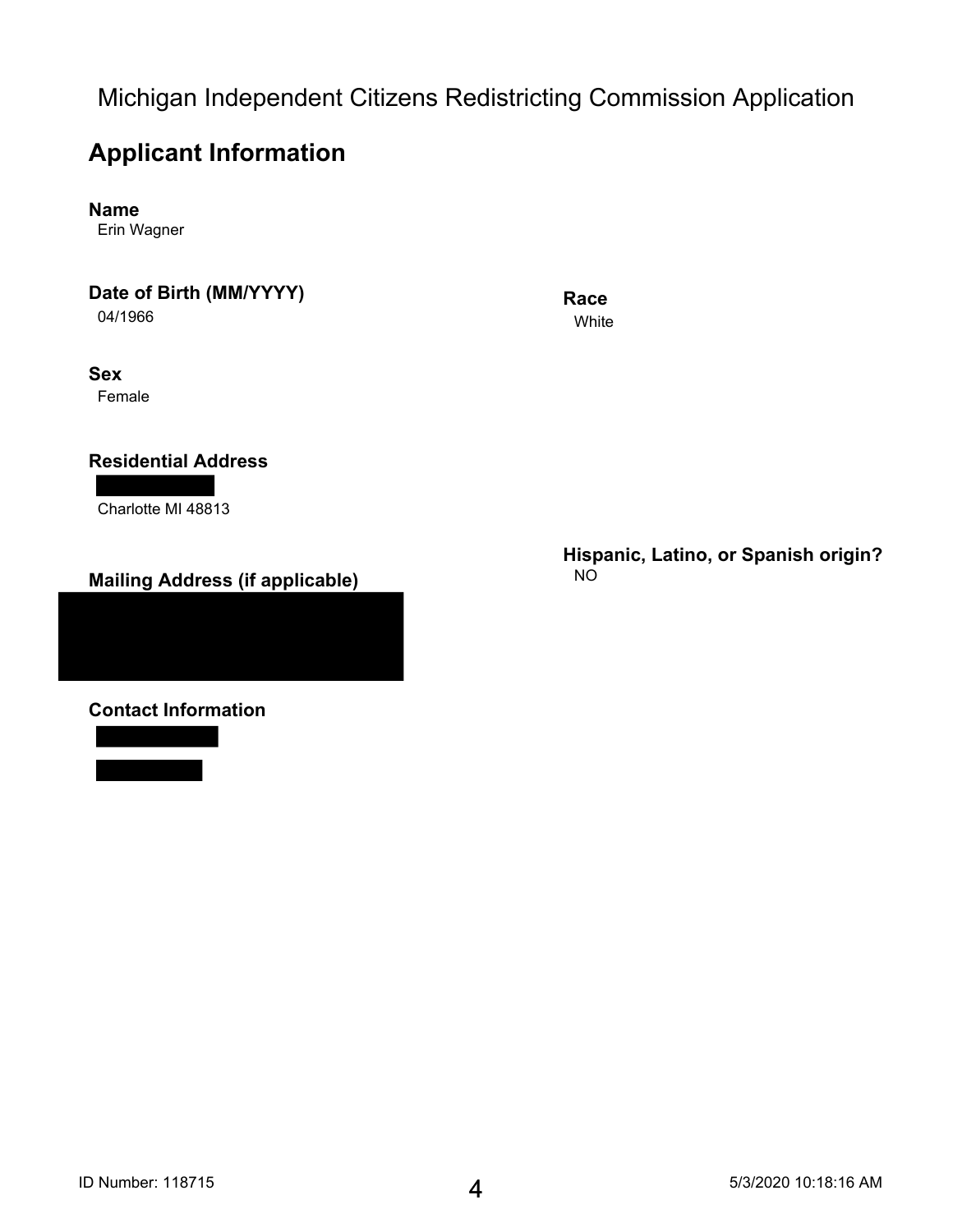### **Why do you want to serve on the Michigan Independent Citizens Redistricting Commission?**

**I believe in the process and would like to make sure that the districts are redistricted in such a way as to be representative of those who live in those districts.**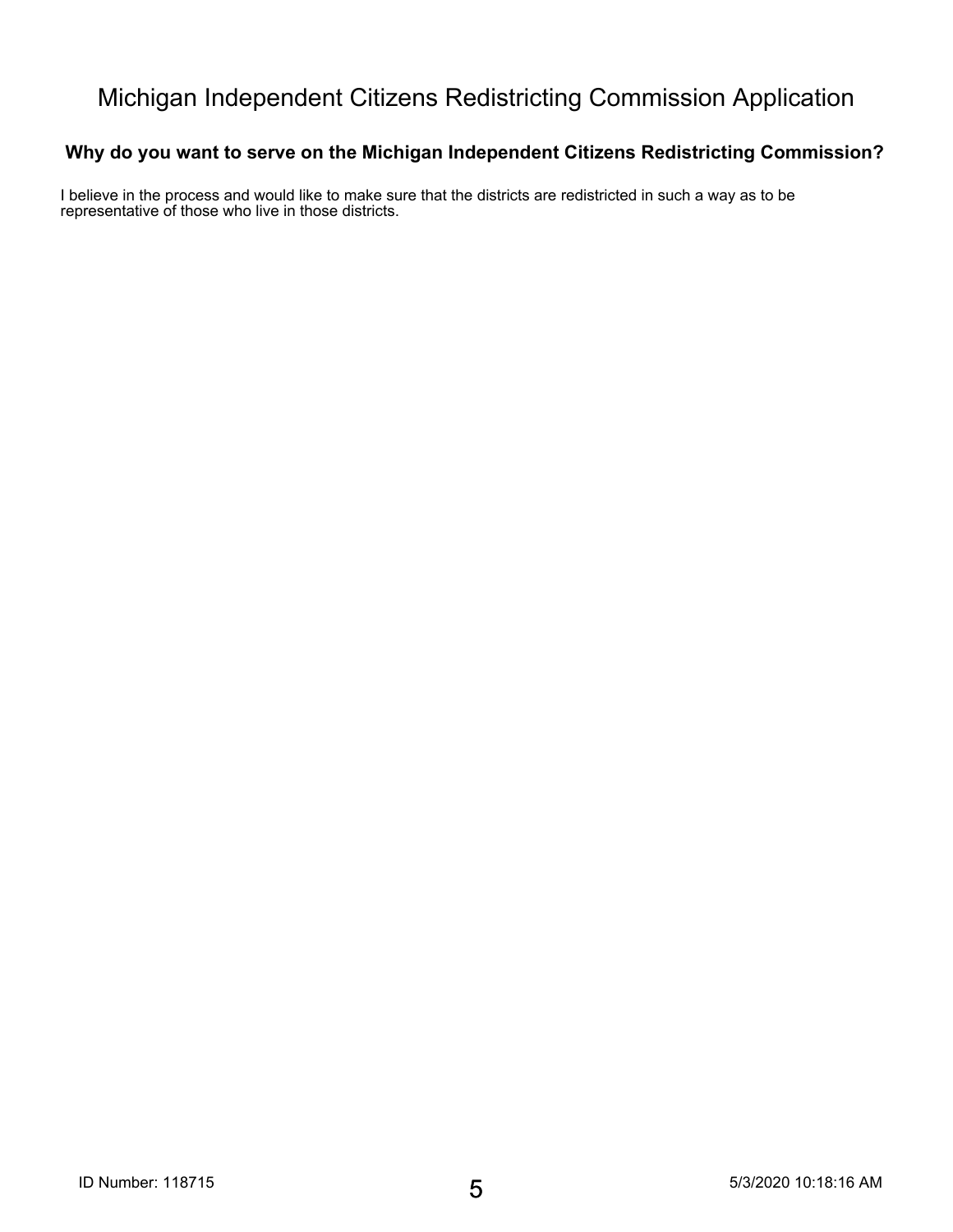#### **Describe why or how you affiliate with either the Democratic Party, Republican Party, or why you don't affiliate with either.**

**I affiliate with the Republican party because that party better supports my views, however I have voted across party lines at times when I feel as if the candidate is a better fit for the position.**